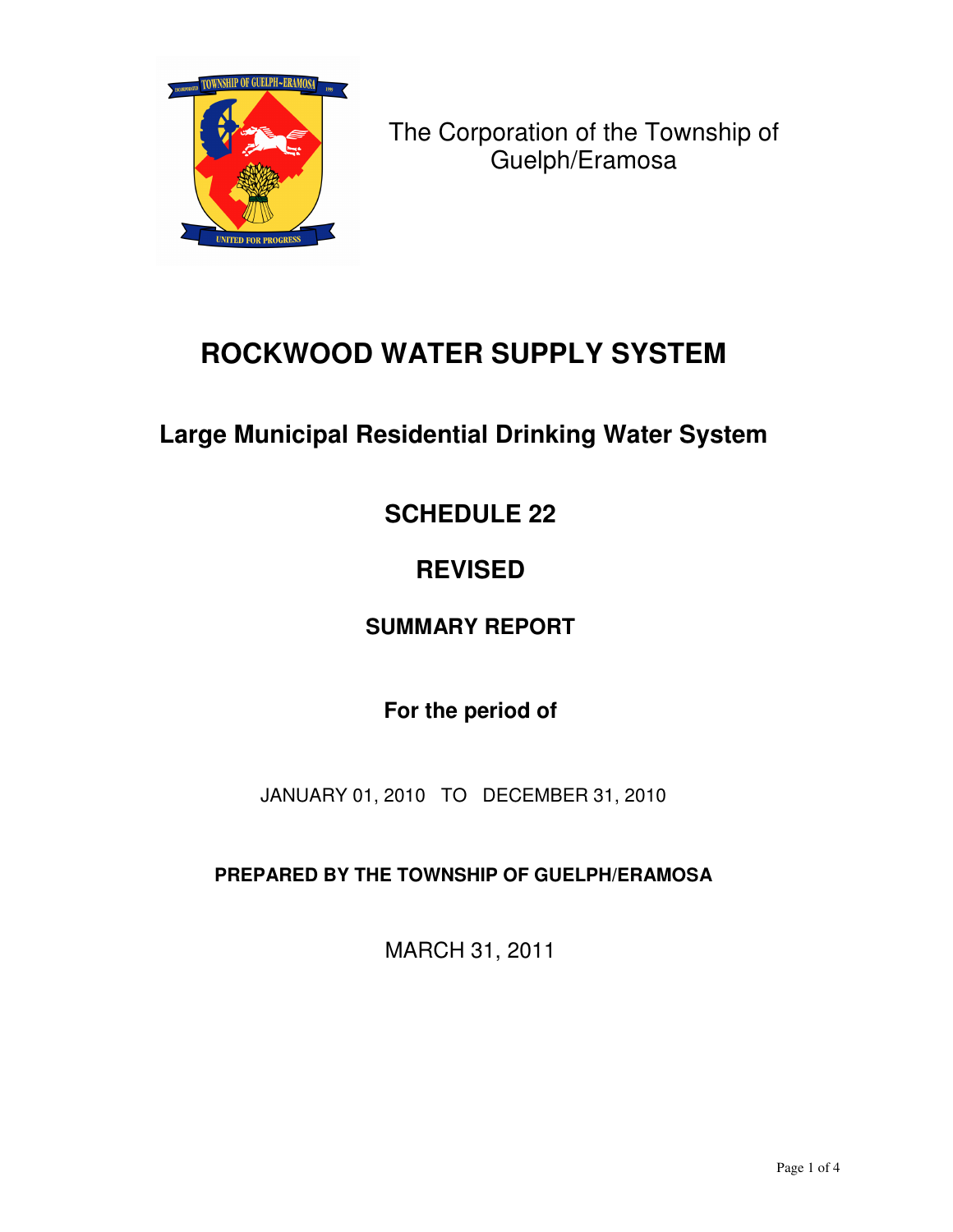#### **SUMMARY**

This report is a summary of water quality and quantity information submitted in accordance with schedule 22 of Ontario's Drinking Water System regulation for the reporting period of January 01, 2010 to December 31, 2010 for the Rockwood Water Supply System, located in the Township of Guelph/Eramosa.

The summary includes:

- 1. Any requirements of the Act and Regulation, Orders or System Approval (s) that the system failed to meet during the reporting period and the measures taken to correct each failure.
- 2. A summary of the quantities and flow rates of water supplied during the reporting period, including monthly averages and maximum daily flows.
- 3. A comparison of the average and monthly maximum daily flows to the approved capacity specified in the System Approval.

#### **ISSUES OF NON-COMPLIANCE**

The following table lists the requirements of the Act, Regulations, System Approval (s) and any Order that the system failed to meet during the reporting period and the measures taken to correct each failure:

| <b>Drinking Water</b><br>Legislation                                                         | Requirement(s) the<br>system failed to meet                                                                                                                                                                                 | <b>Duration</b>                         | <b>Corrective</b><br>Action(s)                                                                             | <b>Status</b>                                                                                                             |  |  |  |
|----------------------------------------------------------------------------------------------|-----------------------------------------------------------------------------------------------------------------------------------------------------------------------------------------------------------------------------|-----------------------------------------|------------------------------------------------------------------------------------------------------------|---------------------------------------------------------------------------------------------------------------------------|--|--|--|
| <b>System</b><br>Certificate of<br>Approval #<br>8555-7W4SDP<br><b>Revised Nov.</b><br>30/09 | A bulk water filling<br>station (with flow<br>meter) at the Bernardi<br>Pumphouse was not<br>listed in the C of A.<br>A particle counter at                                                                                 | November<br>2009 to<br>Dec. 24,<br>2010 | Bulk water filling<br>station at Bernardi<br>is valved off and<br>no longer in use.<br>Particle counter is | Received<br>Drinking Water<br>License (DWL) /<br>Drinking Water<br><b>Works Permit</b><br>(DWWP).<br>December 24,<br>2010 |  |  |  |
|                                                                                              | the Station Street<br>Pumphouse was not<br>listed in the C of A.                                                                                                                                                            |                                         | not a requirement<br>of the treatment or<br>monitoring process.                                            |                                                                                                                           |  |  |  |
| O.Reg 170/03                                                                                 | In reviewing the DWIS<br>profile, it was found<br>that newer UV<br>equipment was not<br>listed as being the<br>primary source of<br>disinfection. Contact<br>numbers for the<br>alternate operator were<br>also inaccurate. | May 2005                                | During the course<br>of the inspection,<br>the Operating<br>Authority updated<br>the DWIS profiles.        | Completed in<br>December 2010                                                                                             |  |  |  |
| <b>Safe Drinking</b><br><b>Water Act</b>                                                     | The requirements of the Safe Drinking Water Act were met during this<br>reporting period.                                                                                                                                   |                                         |                                                                                                            |                                                                                                                           |  |  |  |
| <b>Provincial</b><br>Officer's Order                                                         | No Provincial Officer orders were issued during this period.                                                                                                                                                                |                                         |                                                                                                            |                                                                                                                           |  |  |  |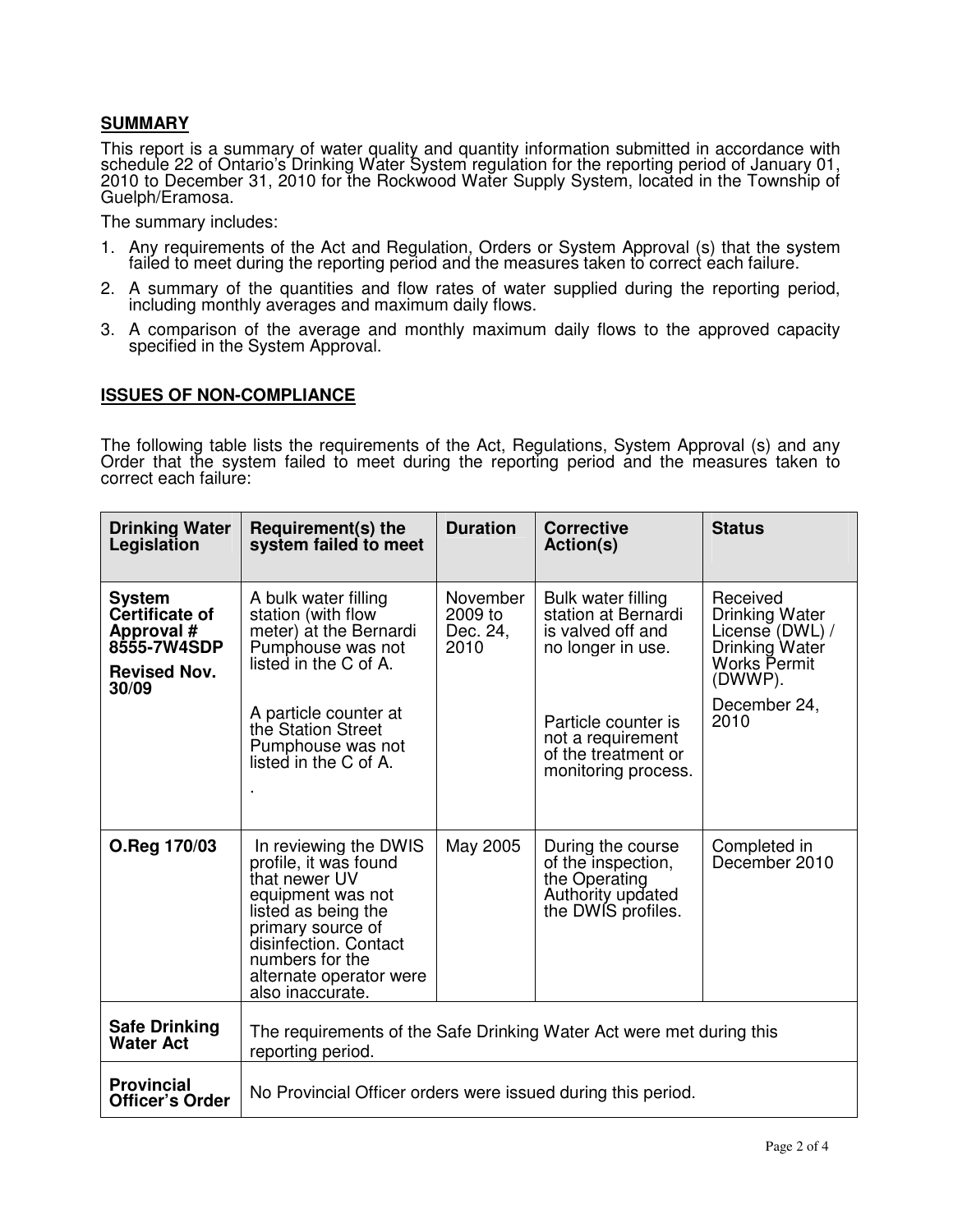#### **ASSESSMENT OF FLOW RATES AND QUANTITIES OF WATER SUPPLIED**

The following table lists the quantities and flow rates of the water supplied during the reporting period covered by this report, including monthly average and maximum daily flows and a comparison to the rated capacity and flow rates specified in the system approval:

| <b>Summary of Raw Water Flows - Station Street Pumphouse</b> |  |
|--------------------------------------------------------------|--|
|--------------------------------------------------------------|--|

| Well TW# 1-67    | (Rated Capacity 1,964 m <sup>3</sup> /day)              |                                            |                                                        | (Rated Daily Peak 1,360 L/min)             |                                |                                               |
|------------------|---------------------------------------------------------|--------------------------------------------|--------------------------------------------------------|--------------------------------------------|--------------------------------|-----------------------------------------------|
| <b>MONTH</b>     | Avg.<br><b>Daily</b><br><b>Volume</b><br>m <sup>3</sup> | $%$ Of<br><b>Approved</b><br><b>Volume</b> | <b>MAX</b><br><b>Daily</b><br><b>Volume</b><br>$m^3/d$ | $%$ Of<br><b>Approved</b><br><b>Volume</b> | <b>Peak Flow</b><br>Rate L/min | $%$ Of<br><b>Approved</b><br><b>Flow Rate</b> |
| <b>JANUARY</b>   | 315.40                                                  | 16.06                                      | 1080.00                                                | 54.99                                      | 1080.00                        | 79.30                                         |
| <b>FEBRUARY</b>  | 194.20                                                  | 9.89                                       | 746.90                                                 | 38.03                                      | 1080.00                        | 79.30                                         |
| <b>MARCH</b>     | 128.98                                                  | 6.57                                       | 884.70                                                 | 45.05                                      | 1080.00                        | 79.30                                         |
| <b>APRIL</b>     | 232.01                                                  | 11.81                                      | 975.80                                                 | 49.68                                      | 1080.00                        | 79.30                                         |
| <b>MAY</b>       | 290.32                                                  | 14.78                                      | 1049.90                                                | 53.46                                      | 1080.00                        | 79.30                                         |
| <b>JUNE</b>      | 328.12                                                  | 16.71                                      | 1176.40                                                | 59.90                                      | 1080.00                        | 79.30                                         |
| <b>JULY</b>      | 303.94                                                  | 15.48                                      | 987.70                                                 | 50.29                                      | 1080.00                        | 79.30                                         |
| <b>AUGUST</b>    | 410.83                                                  | 20.92                                      | 1153.40                                                | 58.73                                      | 1080.00                        | 79.30                                         |
| <b>SEPTEMBER</b> | 342.75                                                  | 17.45                                      | 1068.50                                                | 54.40                                      | 1080.00                        | 79.30                                         |
| <b>OCTOBER</b>   | 240.74                                                  | 12.26                                      | 717.90                                                 | 36.55                                      | 1080.00                        | 79.30                                         |
| <b>NOVEMBER</b>  | 251.06                                                  | 12.78                                      | 998.30                                                 | 50.83                                      | 1080.00                        | 79.30                                         |
| <b>DECEMBER</b>  | 272.14                                                  | 13.86                                      | 822.80                                                 | 41.89                                      | 1080.00                        | 79.30                                         |

**Summary of Raw Water Flows -** Station Street Pumphouse

| Well TW# 1-76    | (Rated Capacity 1,964 m $3$ /day)                       |                                            |                                                        | (Rated Daily Peak 1,360 L/min)      |                                      |                                               |
|------------------|---------------------------------------------------------|--------------------------------------------|--------------------------------------------------------|-------------------------------------|--------------------------------------|-----------------------------------------------|
| <b>MONTH</b>     | Avg.<br><b>Daily</b><br><b>Volume</b><br>m <sup>3</sup> | $%$ Of<br><b>Approved</b><br><b>Volume</b> | <b>MAX</b><br><b>Daily</b><br><b>Volume</b><br>$m^3/d$ | $%$ Of<br><b>Approved</b><br>Volume | Peak<br><b>Flow</b><br>Rate<br>L/min | $%$ Of<br><b>Approved</b><br><b>Flow Rate</b> |
| <b>JANUARY</b>   | 175.46                                                  | 8.93                                       | 501.70                                                 | 25.54                               | 1080.00                              | 79.30                                         |
| <b>FEBRUARY</b>  | 218.80                                                  | 11.14                                      | 727.00                                                 | 37.02                               | 1080.00                              | 79.30                                         |
| <b>MARCH</b>     | 255.89                                                  | 13.03                                      | 806.30                                                 | 41.05                               | 1080.00                              | 79.30                                         |
| <b>APRIL</b>     | 212.27                                                  | 10.81                                      | 859.00                                                 | 43.74                               | 1080.00                              | 79.30                                         |
| <b>MAY</b>       | 390.95                                                  | 19.91                                      | 1147.50                                                | 58.43                               | 1080.00                              | 79.30                                         |
| <b>JUNE</b>      | 305.50                                                  | 15.56                                      | 848.50                                                 | 43.20                               | 1080.00                              | 79.30                                         |
| <b>JULY</b>      | 384.39                                                  | 19.57                                      | 1025.80                                                | 52.23                               | 1080.00                              | 79.30                                         |
| <b>AUGUST</b>    | 383.10                                                  | 19.51                                      | 1156.80                                                | 58.90                               | 1080.00                              | 79.30                                         |
| <b>SEPTEMBER</b> | 347.36                                                  | 17.69                                      | 947.10                                                 | 48.22                               | 1080.00                              | 79.30                                         |
| <b>OCTOBER</b>   | 236.55                                                  | 12.04                                      | 541.50                                                 | 27.57                               | 1080.00                              | 79.30                                         |
| <b>NOVEMBER</b>  | 262.06                                                  | 13.34                                      | 679.90                                                 | 34.62                               | 1080.00                              | 79.30                                         |
| <b>DECEMBER</b>  | 431.07                                                  | 21.95                                      | 1098.50                                                | 55.93                               | 1080.00                              | 79.30                                         |